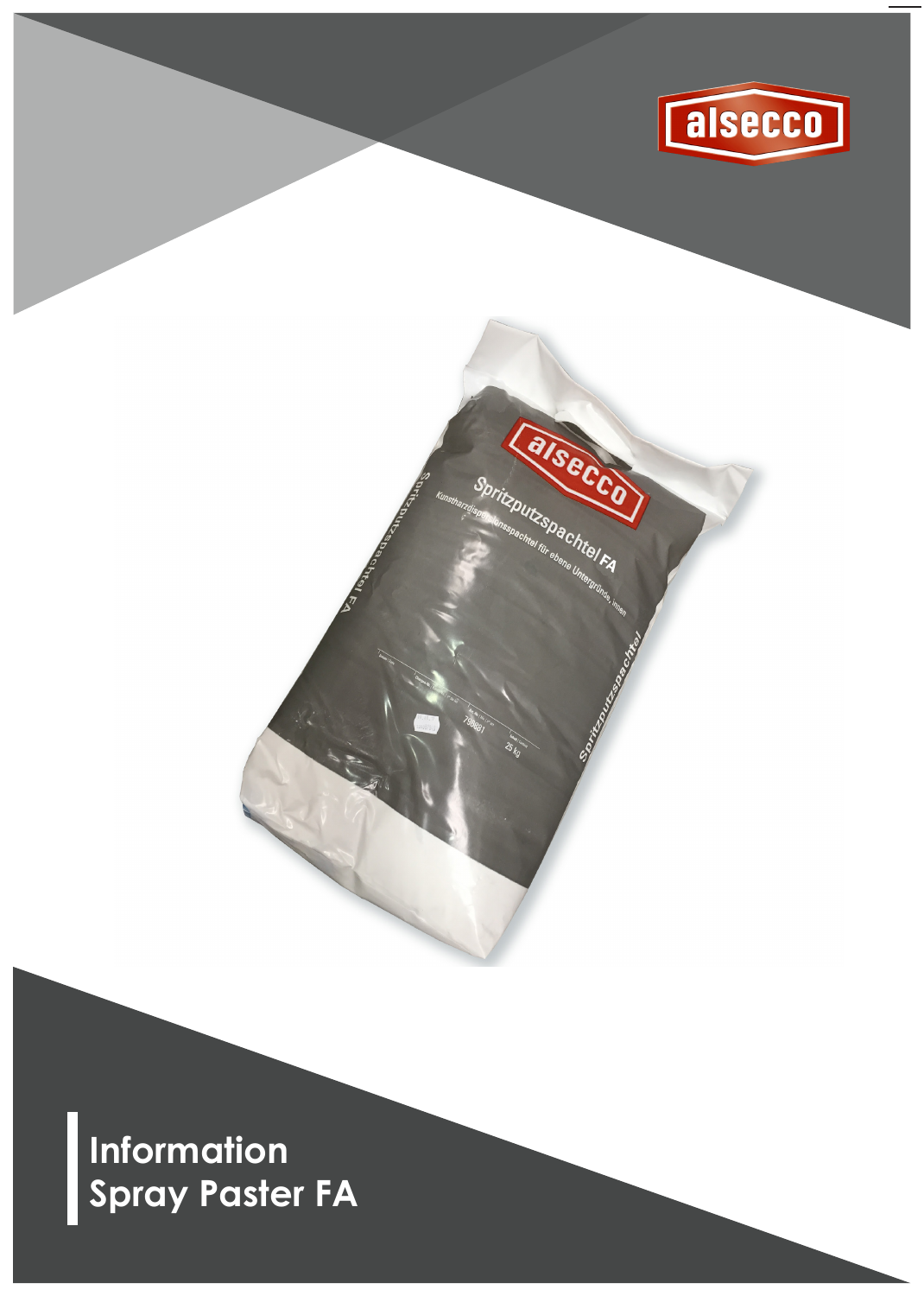# **Spritzputzspachtel FA**

Dispersible resin filler for interior use



## **AREAS OF APPLICATION**

Machine-processable dispersible filler for mineral substrates, filigree concrete elements as well as for reworking stable cement, gypsum and lime base coats, textured renders and fibreglass meshes.

Filling bevelled, chamfered drywall joints in connection with reinforcement mesh.

## **PRODUCT PROPERTIES**

- Universal filler for level substrates such as concrete and concrete components for example
- Seamless application on large surfaces
- Solvent and softener free (LEF)
- High filling capacity
- Easy to sand
- Texturing is possible (speckled effect)
- Permeable
- Can be "feathered out to zero"
- Extremely high yield
- Mineral percentage > 97%

# **TECHNICAL DATA**

| Binder base                     | Resin dispersion                                                                                                    |
|---------------------------------|---------------------------------------------------------------------------------------------------------------------|
| Specific gravity                | approx. $1.6$ g/cm <sup>3</sup>                                                                                     |
| Fire behavior                   | A2-s1, d0 according to DIN EN 13501                                                                                 |
| <b>APPLICATION INSTRUCTIONS</b> |                                                                                                                     |
|                                 |                                                                                                                     |
| Preparation                     | Cover adjacent component.                                                                                           |
| Substrate pre-treatment         | All substrates must be stable, dry on the surface, clean and free of any residue,<br>which can reduce adhesiveness. |
|                                 | Neutralise substrates with great variations in alkalinity.                                                          |
|                                 | Protect metal parts against corrosion.                                                                              |
|                                 | Prime or fill joints in aerated concrete, sand-lime elements, precast concrete                                      |

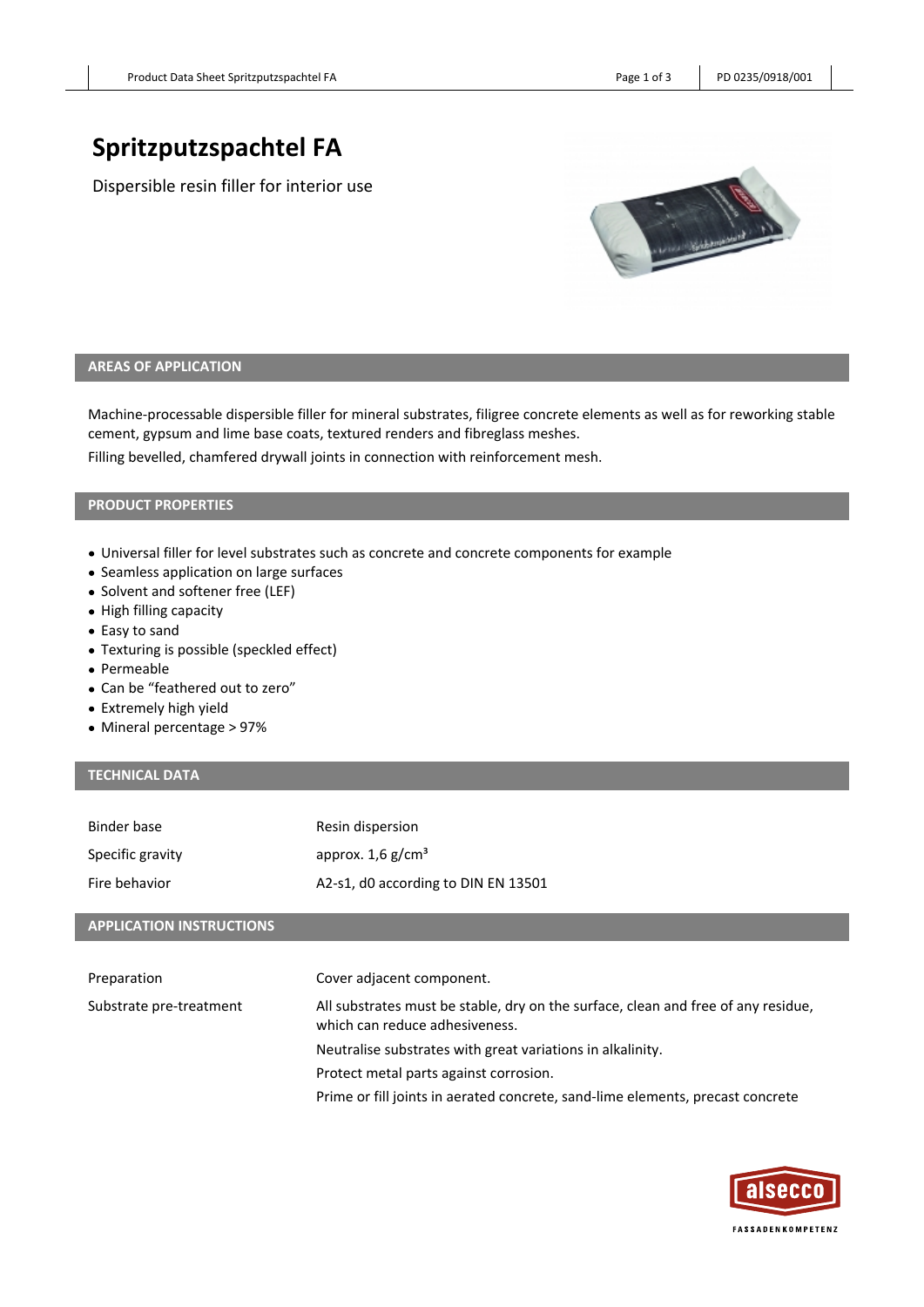|                               | ceiling panels and level differences with Alseccofüll DFS.                                                                                                                                                                                                                                                                                                                                                                                                                                     |
|-------------------------------|------------------------------------------------------------------------------------------------------------------------------------------------------------------------------------------------------------------------------------------------------------------------------------------------------------------------------------------------------------------------------------------------------------------------------------------------------------------------------------------------|
|                               | A pretreatment with Hydro penetrating primer is required for gypsum and lime<br>base coats and gypsumboard with gypsum jointfillers.                                                                                                                                                                                                                                                                                                                                                           |
| Mixing                        | Ready to use                                                                                                                                                                                                                                                                                                                                                                                                                                                                                   |
| Application                   | The suitability of all substrates must be assessed prior to application.                                                                                                                                                                                                                                                                                                                                                                                                                       |
|                               | Full-surface spraying of a layer thickness of 0,5 to 2,0 mm and swipe smooth using<br>a long handle or standard scraper.                                                                                                                                                                                                                                                                                                                                                                       |
|                               | In the case of existing joints, always swipe smooth in the direction of the joints.                                                                                                                                                                                                                                                                                                                                                                                                            |
|                               | To achieve particularly smooth surfaces, provide two layers of filling.                                                                                                                                                                                                                                                                                                                                                                                                                        |
|                               | To achieve a decorative final coat, reduce the amount of material and air for the<br>textured render. (Only possible with spiral pumps; special accessories are required<br>for airless devices)                                                                                                                                                                                                                                                                                               |
|                               | Rewash the inner corners using a radiator brush for smooth surfaces.                                                                                                                                                                                                                                                                                                                                                                                                                           |
|                               | Small air bubbles can form on compact, lowly absorbent substrates. These can be<br>removed after a brief flash-off time by repeated smoothing. The time for<br>resmoothing is dependent on the temperature and relative humidity the object is<br>exposed to. If bubbles form again after smoothing, smoothing was conducted<br>somewhat too early. Then, repeat the smoothing process. In the case of coarse,<br>textured substrates, obtaining a smooth, level surface may require skimming. |
|                               | <b>Special instructions</b>                                                                                                                                                                                                                                                                                                                                                                                                                                                                    |
|                               | Shrinkage cracks can result, particularly on butt joints in filigree ceiling elements<br>due to shrinkage strains in ceiling elements or new layers of concrete in the case<br>of short construction periods and insufficient drying. Crack bridging properties<br>cannot be attributed to spray fillers.                                                                                                                                                                                      |
|                               | Before applying subsequent coatings such as paint coats, wallpaper, etc. to spray<br>fillers, a pretreatment/priming of the stopper layers with Hydro penetrating<br>primer is recommended.                                                                                                                                                                                                                                                                                                    |
| Consumption                   | approx. 1,6 kg/m <sup>2</sup> and mm layer thickness,                                                                                                                                                                                                                                                                                                                                                                                                                                          |
|                               | applied as a textured render approx. 0,6 kg/m <sup>2</sup><br>Determine the precise material requirements by means of a trial coating on the<br>object.                                                                                                                                                                                                                                                                                                                                        |
| Layer thickness               | Full-surface single layer of filler compounds maximum of 2,0 mm                                                                                                                                                                                                                                                                                                                                                                                                                                |
| Information about the weather | Temperatures cannot fall below +5 °C during application and drying.                                                                                                                                                                                                                                                                                                                                                                                                                            |
| Drying time                   | approx. 12 - 48 hours                                                                                                                                                                                                                                                                                                                                                                                                                                                                          |
|                               | Dependent on temperature and relative humidity.                                                                                                                                                                                                                                                                                                                                                                                                                                                |
| Cleaning of tools             | In a fresh state with water.                                                                                                                                                                                                                                                                                                                                                                                                                                                                   |
| Application by machine        | Please request special information regarding machine processing.                                                                                                                                                                                                                                                                                                                                                                                                                               |